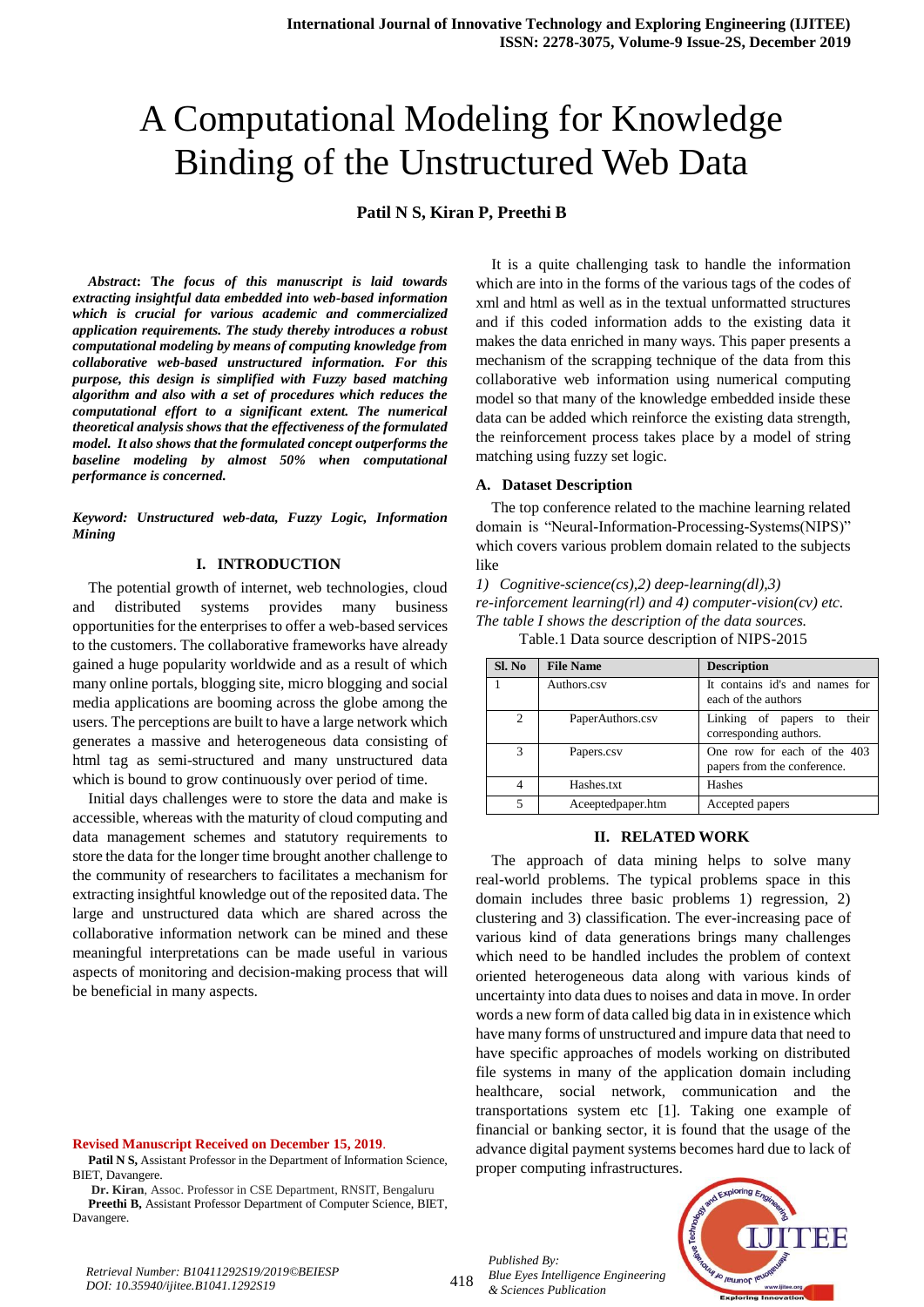The use of micro-services of messaging is being utilized but exposed to the major security threats. The alternate scheme namely crypto currency offers some better approach but still it does not penetrate to the larger depth. The block chain-based approach on the basis of node to node communication is proposed by (Y. Hu et al., 2019), where the node graph modelling plays an important role for designing the process [2]. Ever-growing textual data cannot be analysed manually. The event detection is a problem in the unstructured text mining, where the conventional methods fails to consider the context. In the study of (G. Xu et. Al, 2019) has considered Chinses language to detect the events and applied a method of fusion of many features considering the context. The uniqueness of this approach is that the representation structure includes features like, semantic grammar, context etc which gives higher accuracy of event detection from the unstructured text [3].

There is huge popularity of the video for the information sharing. The summarization of the video content is a challenging task and modelled as a problem of subset extraction that benefits many applications and this success of these depends upon how exactly the low layer structure is considered. The principal component in changing scenario and extraction of the key frame is proposed by the (C. Dang. 2015), where they consider unstructured videos [4]. Even in the context of medical data they are not accurately annotated or labeled and found very noisy and highly unstructured with a large volume. The work by (G. Harerimana, 2019) provides insights of these data by means of deep learning approach for planning more effectively the clinical task[5]. The existence of the large data size of unstructured format is countered into drug discovery process and geometric information of the topography or geography [6,7].

The use of regular expression is quite useful to handle both the semi as well as unstructured text data as there are many patterns can be interpreted by the regular expression [8]. The large volume of unstructured data can be transformed into structured data before applying any kind of the knowledge extraction and interpretation process probably using concept of ontology and learning models which leads to have insights like a) vent, 2) types of events and their relationship which is measured for its efficiency by F-measure metric[9]. (K. Liu et. Al, 2018) works on the structural format of the cancer dataset suing convolutional neural network (CNN), in contrast that CNNs are designed to handle the unstructured formats, so they modify CNN as a fully connected one to get better accuracy [10]. In the domain of social network analysis, especial unstructured settings provide a rich treasure of the information, whereas analysis location targets, activities, poses and occlusion is very cumbersome task. (Alameda-Pineda et al.,2016) suggest annotation of gestures which makes the method more effective as compare to sate of art work to get cues for the insights of the social interactions  $[11]$ .

The customer data automation is achieved by (S. Agarwal, et al, 2017) using knowledge extraction, machine learning and natural language processing [12]. (W. tabib eta l, 2018) exploits the potential of mining for the purpose of mapping and navigating task [13]. The prediction from the heterogeneous task is studied by (V. Huddar et al , 2016) using multi-view techniques on the unstructured text data[14]. There exist one another important aspect in the society that the adult context across the web is mushrooming, therefore it should be detected to be monitored or restrictions to the selected user groups. Existing filtering mechanism based on the knn, byes or n-gram or keyword match fails to get the insights from the unstructured contents from the web. This issue is handled by (F. Ali et al., 2017) with the help of technologies like svm, fuzzy based meaning [15]. The SNA using the data from the social network site can provide an effective means to identify the dynamics of the people behaviours but due to its unstructured formats of the data it is a computational cost intensive task. (A. Psyllidis, 2018), introduces method by considering spatial-temporal correlation along with topic and localization for performing clustering [16]. (M. S. Hossain et al, 2016) handled all kind of health care structured, semi structured and un-structured data of nature of big data suing svm and gaussian mixture of the model [17]. Whereas, (B. Jin et. Al, 2018), applied neural network for the heart rate prediction [18]. The knowledge ming in the field of life logging which has its applicability in the field of health care, security etc , where large unstructured data of eco-centric is analysed by (] M. Bolaños et. Al, 2017)[19]. Similarly, (L. Ponzanelli et al.,2019) has analysed video tutorials to handle the issue of search and handling the content[20].

The comprehensiveness and the most important concept from the unstructured text data require an efficient feature extraction mechanism. The authors (M. Aman et. al, 2018) has devices a tree structure of the critical feature extraction mechanism of parts of speech(pos) and uses memory less mechanism for the filtering [21]. The research for building the model of the smart grids from the unstructured and incomplete data is another area where mining approach plays an important role. An approach of automatic extraction of only power related data is being attempted by (J. Riveraet . al, 2019) using spatial models.to get accurate topology [22]. Table 2 shows some of the latest work on the large unstructured text data

**Table 2 Research on the large unstructured data**

419 *Published By: Blue Eyes Intelligence Engineering & Sciences Publication* 

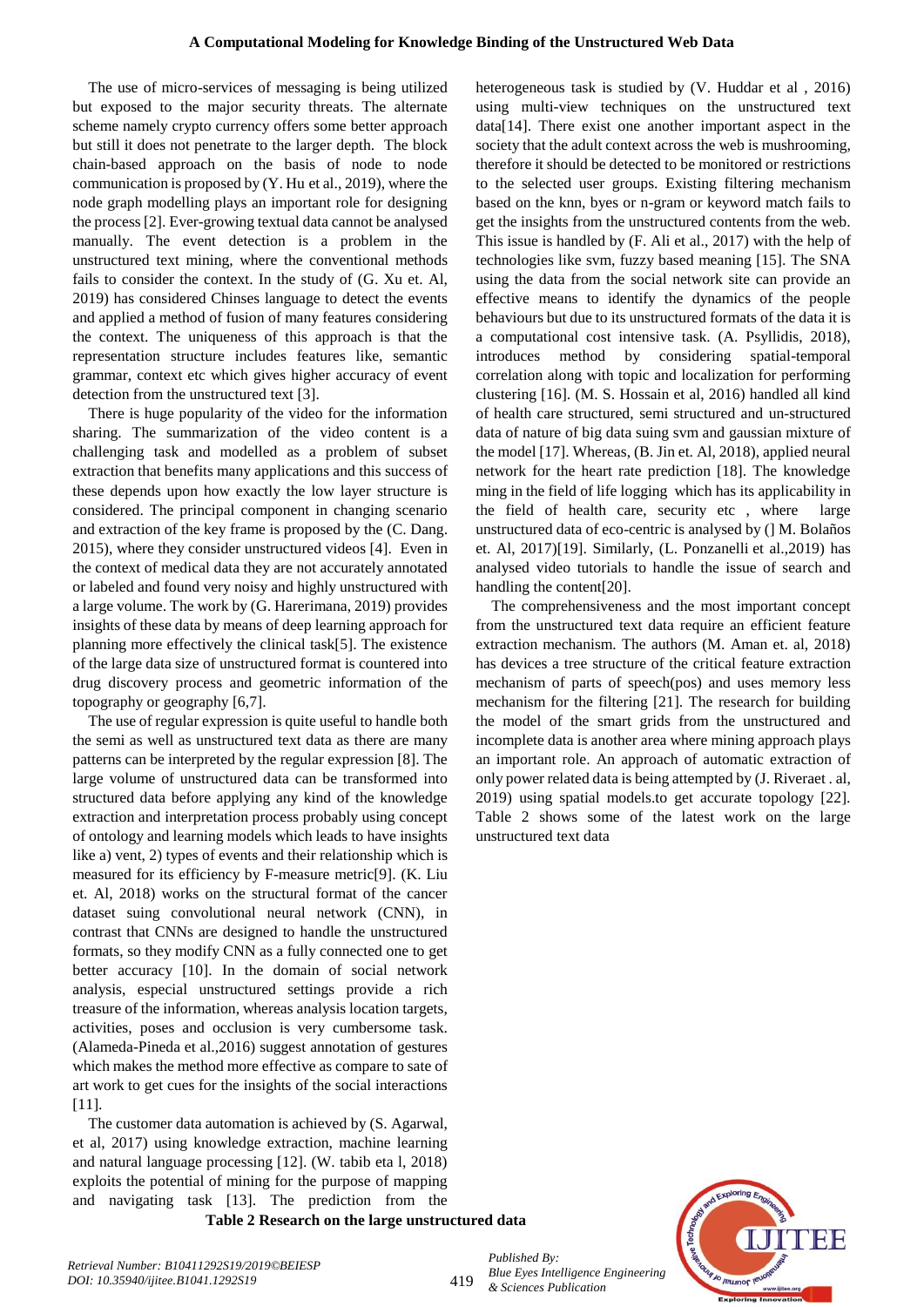| Cite No.                      | <b>Problem Focus</b>                                                | <b>Technique used</b>                         | <b>Inferring</b>                                                         |  |
|-------------------------------|---------------------------------------------------------------------|-----------------------------------------------|--------------------------------------------------------------------------|--|
| E. Souza et al., 2018[23]     | Text mining of Portuguese                                           | Systematic mapping                            | twitter<br>Newspaper<br>and<br>as<br>corpus                              |  |
| V. Menon et. al, 2019[24]     | Outlier in system                                                   | <b>PCA</b>                                    | free<br>outlier<br>Parameter<br>identification                           |  |
| M. Du et. al, 2019[25]        | Unstructured log analysis                                           | Online streaming method                       | Dynamic<br>extraction<br>and<br>of<br>automatic<br>discovery<br>semantic |  |
| F. Wang et. al, 2017[26]      | Unstructured verbatim                                               | Bi-level feature extraction                   | Worked<br>railway<br>$_{\rm on}$<br>maintenance dataset                  |  |
| R. Kumaravel et. al, 2018[27] | Unstructured<br>documents<br>multidomain<br>knowledge<br>extraction | Unified ontology modelling                    | Thermal Power Plant Industry<br>and domain identification                |  |
| D. Yu et. al, 2019[28]        | Social unstructured text content                                    | Advance<br>online<br>analytical<br>processing | Twitter<br>hierarchical<br>latent<br>Dirichlet allocation                |  |
| H. Guo et. al, 2016, [29]     | <b>B</b> oth<br>and<br>structured<br>unstructured mesh data         | Vortex extraction                             | Scientists understand<br>vortex<br>dynamics & superconductor             |  |
| J. Leng et. al, 2017, [30]    | Matching group relationship                                         | Semi supervised learning, graph<br>model      | Prototype for social interaction                                         |  |

Many languages exist in the world apart from English, in that urdu is also spoken by large number of people. The large unstructured urdu data is analysed by (]M. Ali,2018) by a language independent classifier[31]. Agarwal eta.al, 2018 patiest data using NPL[32]. Other research domain in the large unstructured text mining includes on biomedical text using FuzzyKM[33], event log mining[34], unstructured text data from court[35], big data from health care section[36], news and event data[37]., teachers online unstructured text discussion[38], graph mining[39]. The detail survey conducted by Patil N S et al. [40]

It has been seen that almost in every walk of life the system, is producing large and unstructured data, through various method has been explored but graph mining is a technique which is explored very less.

## **III. RESULTS AND DISCUSSIONS**

In order to generate potential insightful information from the unstructured collaborative web information located in a storage of big data, the study introduces a numerical modeling which enables realisation of web scrapping with cost-effective computation. Here web scrapping refers to a computational process which extract meaningful information from the collaborative web based unstructured data such as HTML tag attributes. The prime agenda of this task is to enhance the information reinforcement paradigm by providing a mining operation which establishes superior connectivity among information dissipating nodes by reducing the complexity and redundancy associated with data processing task. The entire computational operation in order to analyse the corroborative heterogeneous web data , is modelled by referencing the data source description highlighted in [Table-2: FileName, Description].





## **a) Approach1: Numerical computation operation**

It is noted that the storage structure in Big data maintains a column-oriented data. The process initially fetches a file attribute <Authors.csv> and extracts the tabular information in the form of  $AC_d$  that refers to author column-oriented data. A function  $f_1(x)$  performs this transformation process of creating table attributes through a specific file $(f_e)$  entities. This transformation or conversion process can be mathematically realized as follows:

# $A([Id, Name] \leftarrow f_1(AC_a)e.q.1$

The transformation process basically generates a table namely Table: Authors (1078×2) which is denoted with A. The decomposition of table A revels two prime attributes such as Id and Name.

The table 3 shows an instance of table Author where the attributes are extracted from a big data column-oriented file structure in the context of larger size of heterogeneous collaborative networks. The instance of table 3 also shows a *row-col* oriented table structure in terms of two prime variables which are produced through applying on column-oriented data.



420

*Published By:*

*& Sciences Publication* 

*Blue Eyes Intelligence Engineering*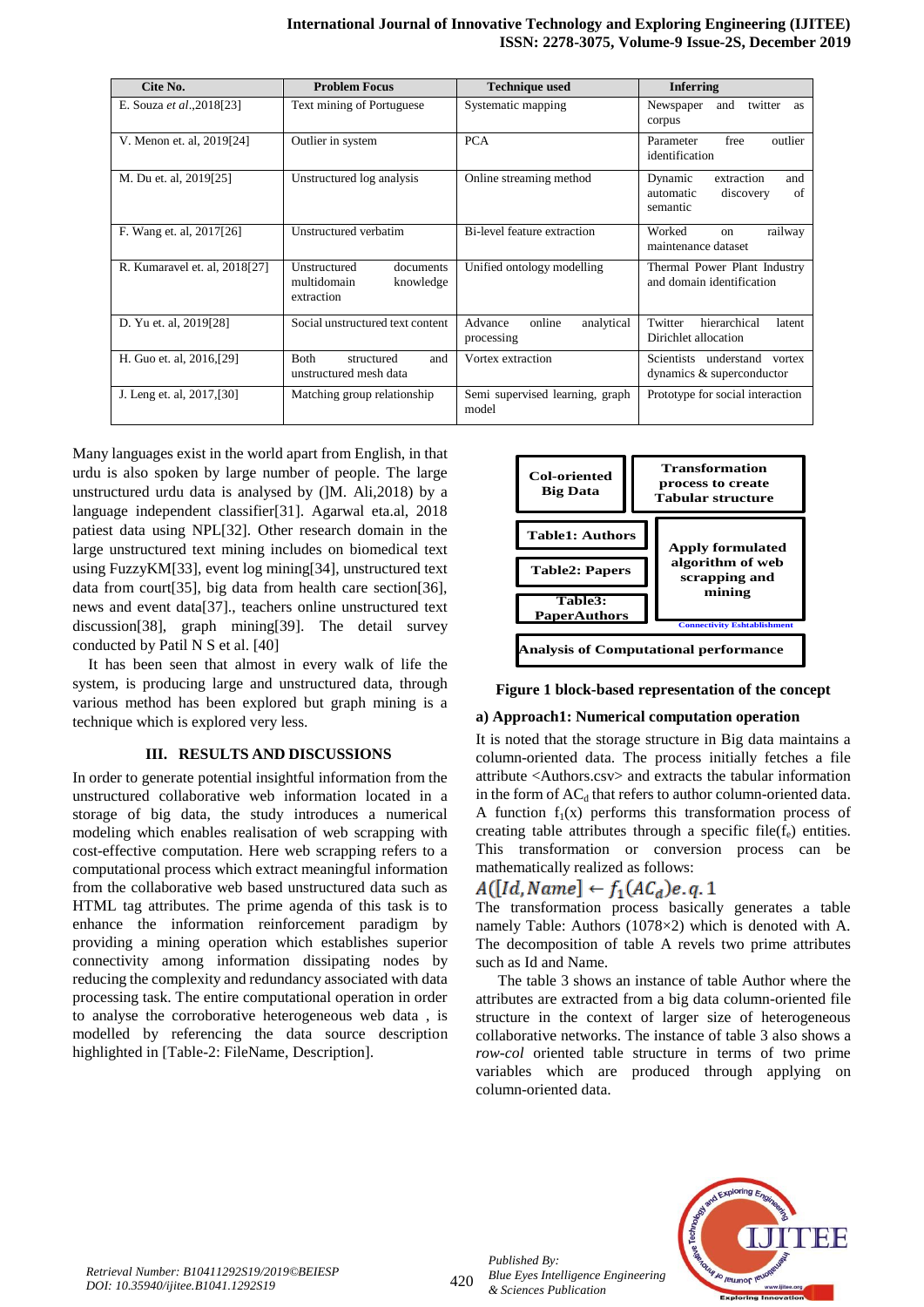#### **A Computational Modeling for Knowledge Binding of the Unstructured Web Data**

|                |  |  | Table 3 Demonstrate a row-col oriented table structure |
|----------------|--|--|--------------------------------------------------------|
| Table3: Author |  |  |                                                        |



The further computational operation is numerically designed to covert the column-oriented big-data <Papers.csv> into a tabular structure of Papers. The transformation process takes places through another functional module of  $f_2(x)$ s.t.

 $x \rightarrow$  . Here refers to papers column-oriented data. The entire process is mathematically expressed as follows:

 $P([Id, Title, EventType, PdfName, Abstract, PaperText] \leftarrow f_2(PC_d)$ e.q. 2

The processing of  $PC_d$  data attributes result in 6-tuple oriented table Papers. An instance of the table is shown as follows:

Table 4 presents the outcome obtained after processing the mathematical expression.

#### Table4: Papers



The above table 4 shows the outcome obtained after processing the mathematical expression highlighted in eq. 2.

Another column-oriented data  $PA_{cd}$  which stands for PaperAuthors column-oriented data is processed under the operational procedures attained by the functional module  $f3(x)$ . This function in return produces three prime variables such as Id , PaperId, AuthorId. The transformation process can be realized as follows:

 $PA([Id, PaperId, AuthorId] \leftarrow f_3(PAC_d) e.q.3$ The tabular structure of the attributes can be shown as follows:

**Table 5 Tabular structure of the attributes**

Table5: PaperAuthors

| Id             | <b>PaperId</b> | <b>AuthorId</b> |
|----------------|----------------|-----------------|
| $\mathfrak{D}$ | 5677           | 2649            |
| 3              | 5941           | 8299            |
|                | 5941           | 8300            |
| 5              | 5941           | 575             |
| 6              | 6019           | 8419            |

#### $(1321 \times 3)$

The study also applies another functional module  $f(x)$  which reads the "<html doc> "file consisting of approximately 54 pages of data from a database "datastore" considering a variable db(type). The loaded string of  $\lt$ html doc $>$  can be displayed with number of lines as highlighted below:

| Table 6 Unstructured <html> number of lines</html> |  |  |
|----------------------------------------------------|--|--|
|                                                    |  |  |

| Unstructured <html doc=""> with number of lines</html>                           |                                           |  |  |
|----------------------------------------------------------------------------------|-------------------------------------------|--|--|
| 397: <div><div><h3>NIPSStringLine1</h3><p><br/><br/>&gt;&gt;&gt;</p></div></div> |                                           |  |  |
| 398: <i><spanclass="stringline2< span=""></spanclass="stringline2<></i> >        |                                           |  |  |
| 399:                                                                             | MSR<br><br><i><span< td=""></span<></i>   |  |  |
| class="larger-font">StringLine3 ><br>b>                                          |                                           |  |  |
| 400:                                                                             | NICTA<br><br><i><span< td=""></span<></i> |  |  |
| class="larger-font">StringLine4><br>b>                                           |                                           |  |  |

Further the operations load the entire text from the files and store into object  $\langle$ html doc obj  $>$  of size (1  $\times$  1) with bytes of 238742. An instance of the object which hold the extracted unstructured text from the  $\langle Ap(html)\rangle$ . The further operation of the computational modeling is subjected to perform scraping operation considering the web resource from Table 4: 397 with a specific structural expression.

#### **b) Approach2: Scrapping data from the webpage**

This module is functionally designed to scrape the unstructured big data by employing the text source information analysis. It basically considers different  $\le$ structural representation  $(S_r)$  > metric. This procedure performs tokenization for  $Sr<sub>1</sub>, S<sub>r2</sub>$  which represents the initial and end point of a list sequence and also extracts different set of sub-strings between  $S_{r1}$ ,  $S_{r2}$ . It also extracts different set of list items and minimize the redundancy of data by deleting the insignificant attributes.

Here  $S_r$  basically indicates the procedural execution flow to outline a sequence of characters with a defied pattern or a format. This implemented on the basis of a search algorithm procedure which also employ matching strategy. This provision the volume of text pattern for a subset of text without having exact character match.

**Representation:** w (ord1)? W (ord2)? (word3| word4)

**Match**<sub>index</sub>  $\leftarrow$  Match (text representation)

 $L \leftarrow$  match (R1, R2, html)

 $L_{\text{item}} \leftarrow \text{match}$  (R3, R4, L)

*Blue Eyes Intelligence Engineering* 

*Published By:*

*& Sciences Publication* 

 $T \leftarrow$  match(R5, L<sub>item</sub>) Here  $L = List$ , Litem = item list and  $T = Titles$ 



421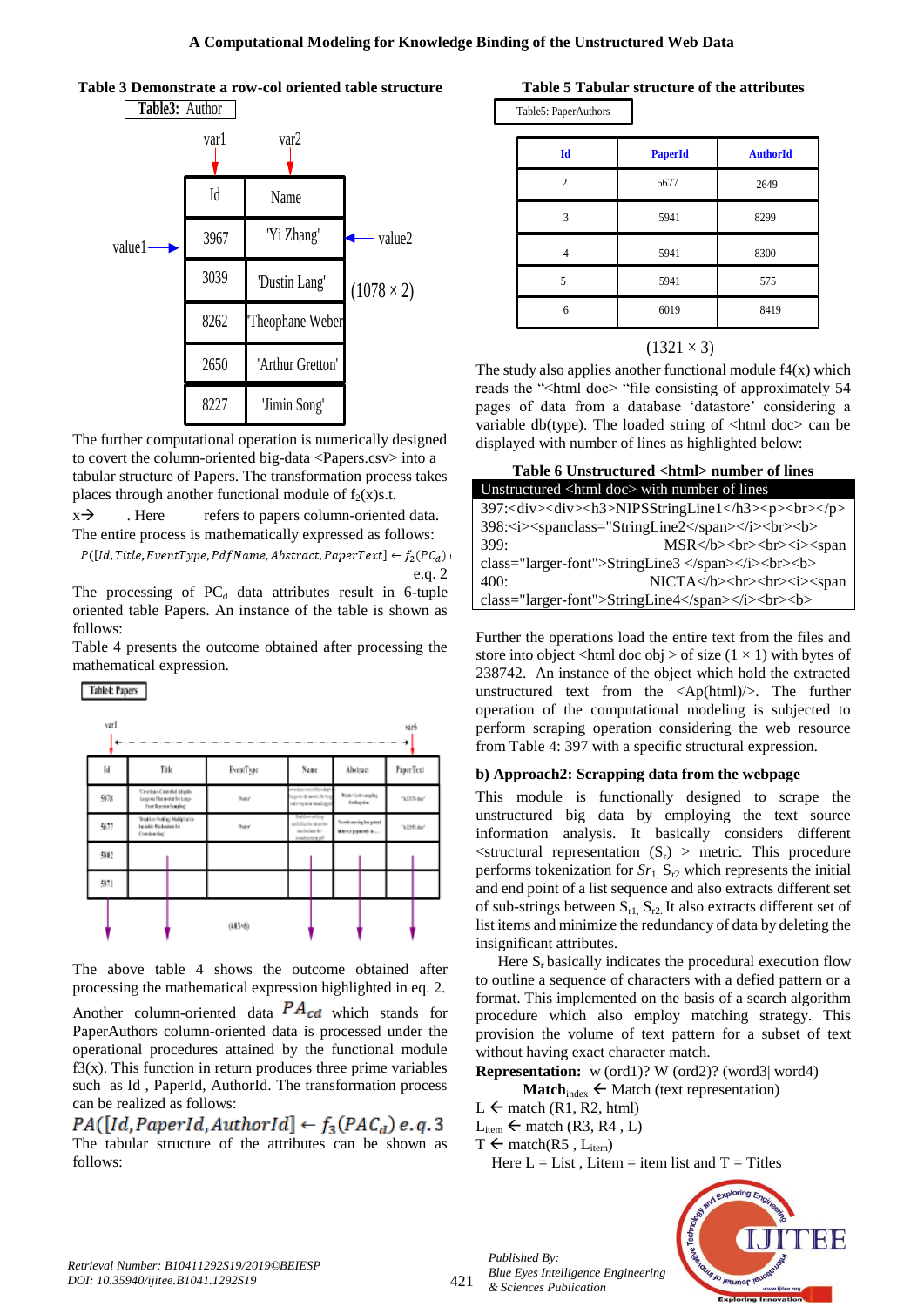This procedure shows how the procedure performs matching operation through different types of tokenized attributes in order to explore the unique representation. The matching operation takes place in a way where the scrapped data is compared with the database table attributes. During this procedure also the computational process handles different missing gaps such as it removes the data redundancy, and also marks the missing data. The Fuzzy stricng matching operation performs a ranking which get computed on the basis of match rate evaluation. An overview of the operation of matching is shown in the following figure 2.

The following is the algorithm execution flow to illustrate the entire process with a conceptualization modeling.

# **Algorithm: Scrapping and Mining unstructured collaborative web data**

**Input:** U<sub>d</sub>web (Unstructured web data) **Output: Efficient Information mining Start** 

- **1. Initialize**  $PAC_d$ ,  $AC_d$ ,  $PC_d$ 
	- a. **Enable**  $f_1(AC<sub>d</sub>)$
	- **b. Enable**  $f_2(PC_d)$
	- c. **Enable**  $f_3(PAC_d)$
- **2. Compute the Table operation using eq. 1 to eq. 3**
- **3.** Load  $\rightarrow$  object <html doc obj > //Unstructured data
- **4. Perform scrapping of data from web-page**
	- a. Pattern analysis and data redundancy minimization
- 5. Matching of scraped data with database Table  $(D_T)$
- **6.** Activate:  $f_5(X)$ : Fuzzy Matching

## **7. Update**  $\rightarrow$  **missing data | Substring matching | Review Process**

- 8. Deletion of table Activated:
	- a. Perform of inner joint of table through a common key attribute
	- b. Construct array with accumulation
	- c. Create directed graph with connected components
- 9. Visualize the connected network of authors through unstructured data graph

End



Figure 2 Process overview of string-matching operation

The above algorithm shows how the procedural modeling is designed to perform efficient connectivity establishment through web-based information mining where it also shows how the graph structure is established to find out efficient connection map vector which establishes correlation among the web-based nodes. The computational analysis shows that the procedure accomplishes to reducing the missing data by 89.3% with cost effective computation and also reduced with 35.5% during matching operation. The following figure shows the connectivity among different authors/nodes in different universities through OutDegree and InDegree computation metric.



**Figure 3 connectivity graph among different nodes through Fuzzy based matching algorithm**

Figure 3 shows how the connectivity among different potential nodes are obtained though information mining and web scrapping operations as discussed in the methodology portion of the research study.

#### **IV. CONCLUSION**

The study introduces a novel modeling of scrapping operation in which collecting and mining are the key-procedures to extract meaningful data from the unstructured data attributes. The process is computationally designed with fuzzy string-matching operation which strengthens re-enforcement operation on different data attributes. The connected graph components also denote the correlation metric among potential nodes though outdegree and indegree computation.

*Published By: Blue Eyes Intelligence Engineering & Sciences Publication* 



422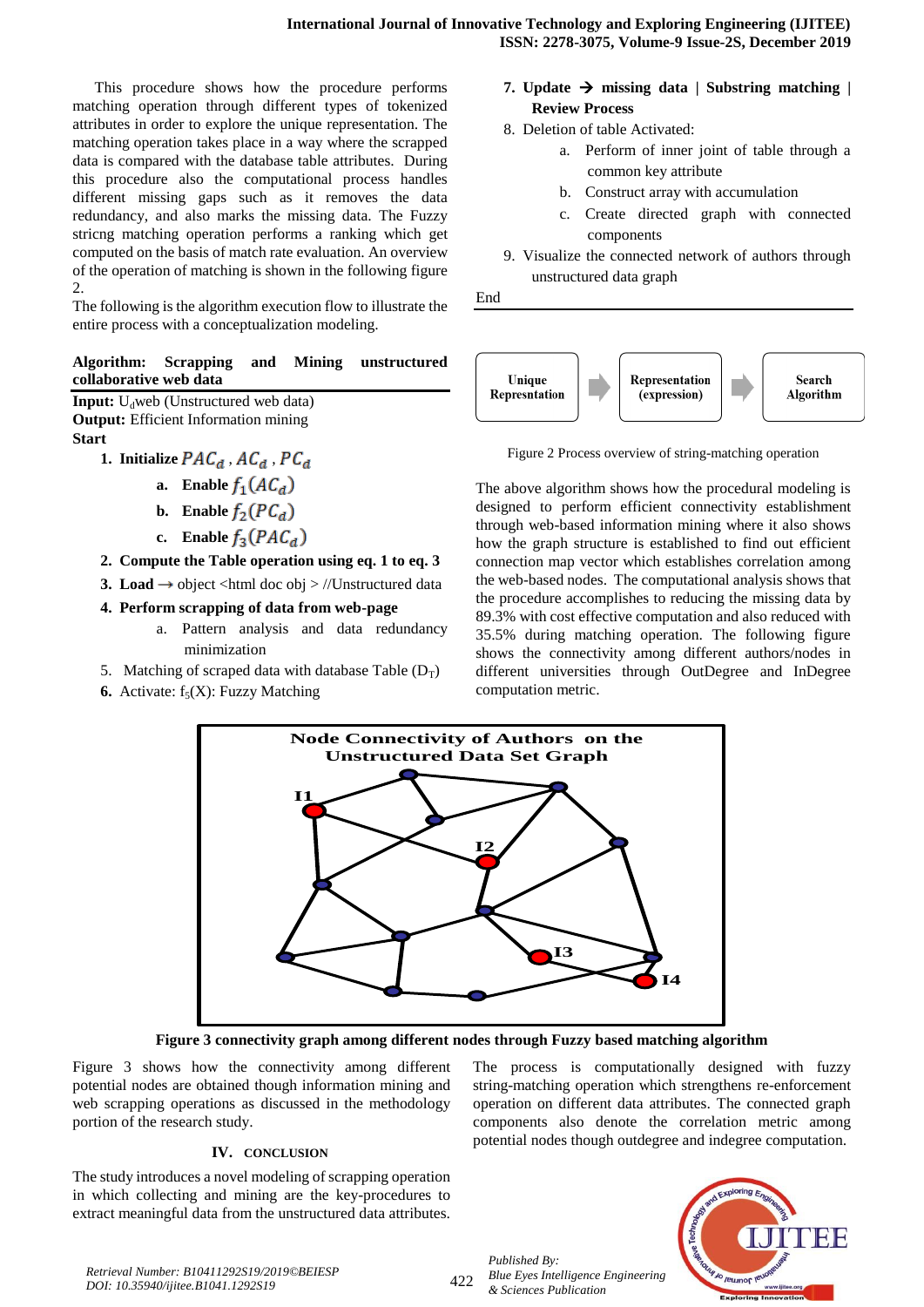The numerical computational analysis clearly shows that the formulated system can handle by minimizing the data redundancy 89.3% and which is found quite lesser in the study of M. Du et. al, 2019[25]. The study also found that the formulated system also outperforms the model of M. Du et. al, 2019[25] when complexity is concerned. Thereby the formulated approach of web scrapping poses futuristic scope of this study into many application areas in the context of Industry 4.0 and social media analysis.

#### **REFERENCES**

- 1. W. Ding *et al*., "IEEE Access Special Section Editorial: Data Mining and Granular Computing in Big Data and Knowledge Processing," in *IEEE Access*, vol. 7, pp. 47682-47686, 2019.
- 2. Y. Hu *et al*., "A Delay-Tolerant Payment Scheme Based on the Ethereum Blockchain," in *IEEE Access*, vol. 7, pp. 33159-33172, 2019.
- 3. G. Xu, Y. Meng, X. Zhou, Z. Yu, X. Wu and L. Zhang, "Chinese Event Detection Based on Multi-Feature Fusion and BiLSTM," in *IEEE Access*, vol. 7, pp. 134992-135004, 2019.
- 4. C. Dang and H. Radha, "RPCA-KFE: Key Frame Extraction for Video Using Robust Principal Component Analysis," in *IEEE Transactions on Image Processing*, vol. 24, no. 11, pp. 3742-3753, Nov. 2015. doi: 10.1109/TIP.2015.2445572
- 5. G. Harerimana, J. W. Kim, H. Yoo and B. Jang, "Deep Learning for Electronic Health Records Analytics," in *IEEE Access*, vol. 7, pp. 101245-101259, 2019.
- 6. R. L. Martin *et al*., "Hybrid natural language processing for high-performance patent and literature mining in IBM Watson for Drug Discovery," in *IBM Journal of Research and Development*, vol. 62, no. 6, pp. 8:1-8:12, 1 Nov.-Dec. 2018.
- 7. J. Sreevalsan-Nair, A. Jindal and B. Kumari, "Contour Extraction in Buildings in Airborne LiDAR Point Clouds Using Multiscale Local Geometric Descriptors and Visual Analytics," in *IEEE Journal of Selected Topics in Applied Earth Observations and Remote Sensing*, vol. 11, no. 7, pp. 2320-2335, July 2018.
- 8. A. Bartoli, A. De Lorenzo, E. Medvet and F. Tarlao, "Inference of Regular Expressions for Text Extraction from Examples," in *IEEE Transactions on Knowledge and Data Engineering*, vol. 28, no. 5, pp. 1217-1230, 1 May 2016.
- 9. J. A. Reyes and A. Montes, "Learning Discourse Relations from News Reports: An Event-driven Approach," in *IEEE Latin America Transactions*, vol. 14, no. 1, pp. 356-363, Jan. 2016.
- 10. K. Liu, G. Kang, N. Zhang and B. Hou, "Breast Cancer Classification Based on Fully-Connected Layer First Convolutional Neural Networks," in *IEEE Access*, vol. 6, pp. 23722-23732, 2018.
- 11. [11] X. Alameda-Pineda *et al*., "SALSA: A Novel Dataset for Multimodal Group Behavior Analysis," in *IEEE Transactions on Pattern Analysis and Machine Intelligence*, vol. 38, no. 8, pp. 1707-1720, 1 Aug. 2016.
- 12. S. Agarwal, V. Aggarwal, A. R. Akula, G. B. Dasgupta and G. Sridhara, "Automatic problem extraction and analysis from unstructured text in IT tickets," in *IBM Journal of Research and Development*, vol. 61, no. 1, pp. 4:41-4:52, 1 Jan.-Feb. 2017.
- 13. W. Tabib, C. O"Meadhra and N. Michael, "On-Manifold GMM Registration," in *IEEE Robotics and Automation Letters*, vol. 3, no. 4, pp. 3805-3812, Oct. 2018.
- 14. V. Huddar, B. K. Desiraju, V. Rajan, S. Bhattacharya, S. Roy and C. K. Reddy, "Predicting Complications in Critical Care Using Heterogeneous Clinical Data," in *IEEE Access*, vol. 4, pp. 7988-8001, 2016.
- 15. F. Ali *et al*., "A Fuzzy Ontology and SVM–Based Web Content Classification System," in *IEEE Access*, vol. 5, pp. 25781-25797, 2017.
- 16. A. Psyllidis, J. Yang and A. Bozzon, "Regionalization of Social Interactions and Points-of-Interest Location Prediction With Geosocial Data," in *IEEE Access*, vol. 6, pp. 34334-34353, 2018.
- 17. M. S. Hossain and G. Muhammad, "Healthcare Big Data Voice Pathology Assessment Framework," in *IEEE Access*, vol. 4, pp. 7806-7815, 2016.3
- 18. B. Jin, C. Che, Z. Liu, S. Zhang, X. Yin and X. Wei, "Predicting the Risk of Heart Failure With EHR Sequential Data Modeling," in *IEEE Access*, vol. 6, pp. 9256-9261, 2018.
- 19. M. Bolaños, M. Dimiccoli and P. Radeva, "Toward Storytelling From Visual Lifelogging: An Overview," in *IEEE Transactions on Human-Machine Systems*, vol. 47, no. 1, pp. 77-90, Feb. 2017.
- 20. L. Ponzanelli *et al*., "Automatic Identification and Classification of Software Development Video Tutorial Fragments," in *IEEE Transactions on Software Engineering*, vol. 45, no. 5, pp. 464-488, 1 May 2019.
- 21. M. Aman, A. b. Md Said, S. J. Abdul Kadir and I. Ullah, "Key Concept Identification: A Sentence Parse Tree-Based Technique for Candidate Feature Extraction From Unstructured Texts," in *IEEE Access*, vol. 6, pp. 60403-60413, 2018.
- 22. J. Rivera, P. Nasirifard, J. Leimhofer and H. Jacobsen, "Automatic Generation of Real Power Transmission Grid Models From Crowdsourced Data," in *IEEE Transactions on Smart Grid*, vol. 10, no. 5, pp. 5436-5448, Sept. 2019
- 23. E. Souza *et al*., "Characterising text mining: a systematic mapping review of the Portuguese language," in *IET Software*, vol. 12, no. 2, pp. 49-75, 4 2018.
- 24. V. Menon and S. Kalyani, "Structured and Unstructured Outlier Identification for Robust PCA: A Fast Parameter Free Algorithm," in *IEEE Transactions on Signal Processing*, vol. 67, no. 9, pp. 2439-2452, 1 May1, 2019.
- 25. M. Du and F. Li, "Spell: Online Streaming Parsing of Large Unstructured System Logs," in *IEEE Transactions on Knowledge and Data Engineering*, vol. 31, no. 11, pp. 2213-2227, 1 Nov. 2019.
- 26. F. Wang, T. Xu, T. Tang, M. Zhou and H. Wang, "Bilevel Feature Extraction-Based Text Mining for Fault Diagnosis of Railway Systems," in *IEEE Transactions on Intelligent Transportation Systems*, vol. 18, no. 1, pp. 49-58, Jan. 2017.
- 27. [27] R. Kumaravel, S. Selvaraj and C. Mala, "A Multidomain Layered Approach in Development of Industrial Ontology to Support Domain Identification for Unstructured Text," in *IEEE Transactions on Industrial Informatics*, vol. 14, no. 9, pp. 4033-4044, Sept. 2018.
- 28. D. Yu, D. Xu, D. Wang and Z. Ni, "Hierarchical Topic Modeling of Twitter Data for Online Analytical Processing," in *IEEE Access*, vol. 7, pp. 12373-12385, 2019.
- 29. H. Guo, C. L. Phillips, T. Peterka, D. Karpeyev and A. Glatz, "Extracting, Tracking, and Visualizing Magnetic Flux Vortices in 3D Complex-Valued Superconductor Simulation Data," in *IEEE Transactions on Visualization and Computer Graphics*, vol. 22, no. 1, pp. 827-836, 31 Jan. 2016.
- 30. J. Leng and P. Jiang, "Mining and Matching Relationships From Interaction Contexts in a Social Manufacturing Paradigm," in *IEEE Transactions on Systems, Man, and Cybernetics: Systems*, vol. 47, no. 2, pp. 276-288, Feb. 2017.
- 31. ]M. Ali, S. Khalid and M. H. Aslam, "Pattern Based Comprehensive Urdu Stemmer and Short Text Classification," in *IEEE Access*, vol. 6, pp. 7374-7389, 2018.
- 32. Agarwal, C. Baechle, R. Behara and X. Zhu, "A Natural Language Processing Framework for Assessing Hospital Readmissions for Patients With COPD," in *IEEE Journal of Biomedical and Health Informatics*, vol. 22, no. 2, pp. 588-596, March 2018.
- 33. J. Rashid *et al*., "Topic Modeling Technique for Text Mining Over Biomedical Text Corpora Through Hybrid Inverse Documents Frequency and Fuzzy K-Means Clustering," in *IEEE Access*, vol. 7, pp. 146070-146080, 2019.
- 34. W. Song, F. Chen, H. Jacobsen, X. Xia, C. Ye and X. Ma, "Scientific Workflow Mining in Clouds," in *IEEE Transactions on Parallel and Distributed Systems*, vol. 28, no. 10, pp. 2979-2992, 1 Oct. 2017. doi: 10.1109/TPDS.2017.2696942
- 35. A. Iftikhar, S. W. Ul Qounain Jaffry and M. K. Malik, "Information Mining From Criminal Judgments of Lahore High Court," in *IEEE Access*, vol. 7, pp. 59539-59547, 2019.
- 36. J. Peral, A. Ferrández, D. Gil, R. Muñoz-Terol and H. Mora, "An Ontology-Oriented Architecture for Dealing With Heterogeneous Data Applied to Telemedicine Systems," in *IEEE Access*, vol. 6, pp. 41118-41138, 2018.
- 37. J. Wan, P. Zheng, H. Si, N. N. Xiong, W. Zhang and A. V. Vasilakos, "An Artificial Intelligence Driven Multi-Feature Extraction Scheme for Big Data Detection," in *IEEE Access*, vol. 7, pp. 80122-80132, 2019. Q. Liu, S. Zhang, Q. Wang and W. Chen, "Mining Online Discussion Data for Understanding Teachers Reflective Thinking," in *IEEE Transactions on Learning Technologies*, vol. 11, no. 2, pp. 243-254, 1 April-June 2018.
- 38. J. Xuan, J. Lu, G. Zhang and X. Luo, "Topic Model for Graph Mining," in *IEEE Transactions on Cybernetics*, vol. 45, no. 12, pp. 2792-2803, Dec. 2015.



423

*Published By:*

*& Sciences Publication* 

*Blue Eyes Intelligence Engineering*